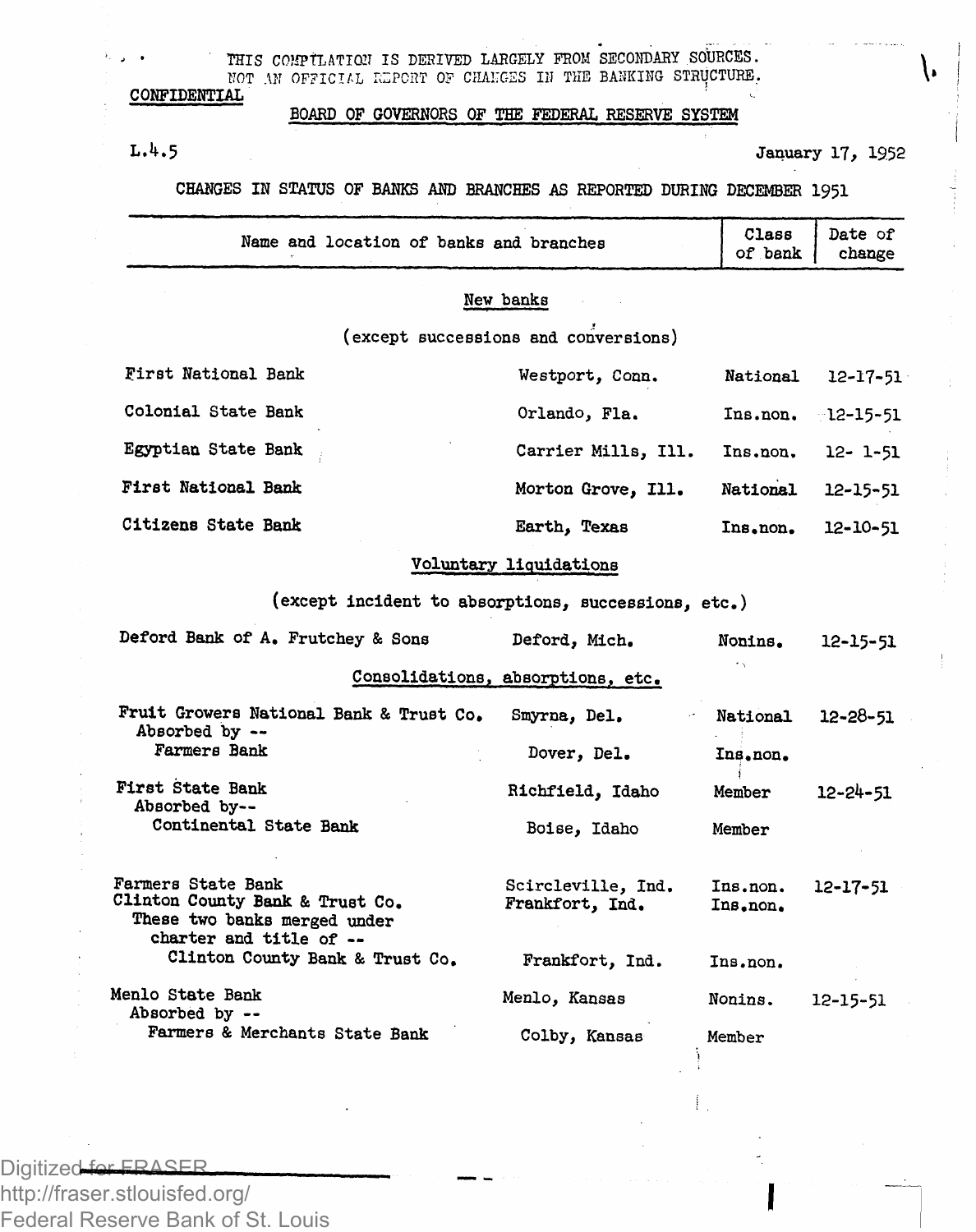| Name and location of banks and branches                                                                       |                                            | Class<br>of bank                | Date of<br>change |
|---------------------------------------------------------------------------------------------------------------|--------------------------------------------|---------------------------------|-------------------|
|                                                                                                               | Consolidations, absorptions, etc. (Cont'd) |                                 |                   |
| Peoples State Bank<br>City Bank                                                                               | Hazel Park, Mich.<br>Detroit, Mich.        | Ins.non.<br>Member              | 12-31-51          |
| These two banks consolidated<br>under charter and title of--<br>City Bank                                     | Detroit, Mich.                             | Member                          |                   |
| Bank of Revere                                                                                                | Revere, Mo.                                | Ins.non.                        | 12-15-51          |
| Absorbed by --<br>Exchange Bank                                                                               | Kahoka, Mo.                                | Ins.non.                        |                   |
| Wm. H. Seward & Co.                                                                                           | Auburn, N.Y.                               | Nonins.                         | 12-17-51          |
| Absorbed by --<br>Auburn Trust Co.                                                                            | Auburn, N.Y.                               | Member                          |                   |
| Union Trust Co.<br>National Chautauqua County Bank<br>These two banks consolidated                            | Jamestown, N.Y.<br>Jamestown, N.Y.         | Member<br>National              | 12-31-51          |
| under charter of National Chautauqua<br>County Bank and title of--<br>Chautauqua National Bank &<br>Trust Co. | Jamestown, N.Y.                            | National                        |                   |
| First National Bank<br>Stockgrowers State Bank<br>These two banks merged under<br>charter and title of--      | Lander, Wyo.<br>Lander, Wyo.               | National<br>Ins.non.            | $12 - 10 - 51$    |
| First National Bank                                                                                           | Lander, Wyo.                               | National                        |                   |
| Withdrawal of State bank from Federal Reserve Membership                                                      |                                            |                                 |                   |
| Sarasota State Bank                                                                                           | Sarasota, Fla.                             | Insurance 12-13-51<br>continued |                   |
| Changes in name or location                                                                                   |                                            |                                 |                   |
| Citizens Bank<br>Name and location changed to --                                                              | Aztec, N. Mex.                             | Ins.non.                        | 10-25-51          |
| Citizens Bank                                                                                                 | Farmington, N. Mex. Ins.non.               |                                 |                   |
| First National Bank & Trust Co.<br>Name' changed to --<br>First National Bank                                 | Huntington, N.Y.                           | National                        | 11-28-51          |
| Dime Savings Bank Co.<br>Name changed to--<br><b>Dime Bank</b>                                                | Akron, Ohio                                | Ins.non.                        | 12- 1-51          |
|                                                                                                               |                                            |                                 |                   |
| Digitized for FRASER                                                                                          |                                            |                                 |                   |

 $-2-$ 

**アンディング あります** 

in Mi

ţ

http://fraser.stlouisfed.org/

Federal Reserve Bank of St. Louis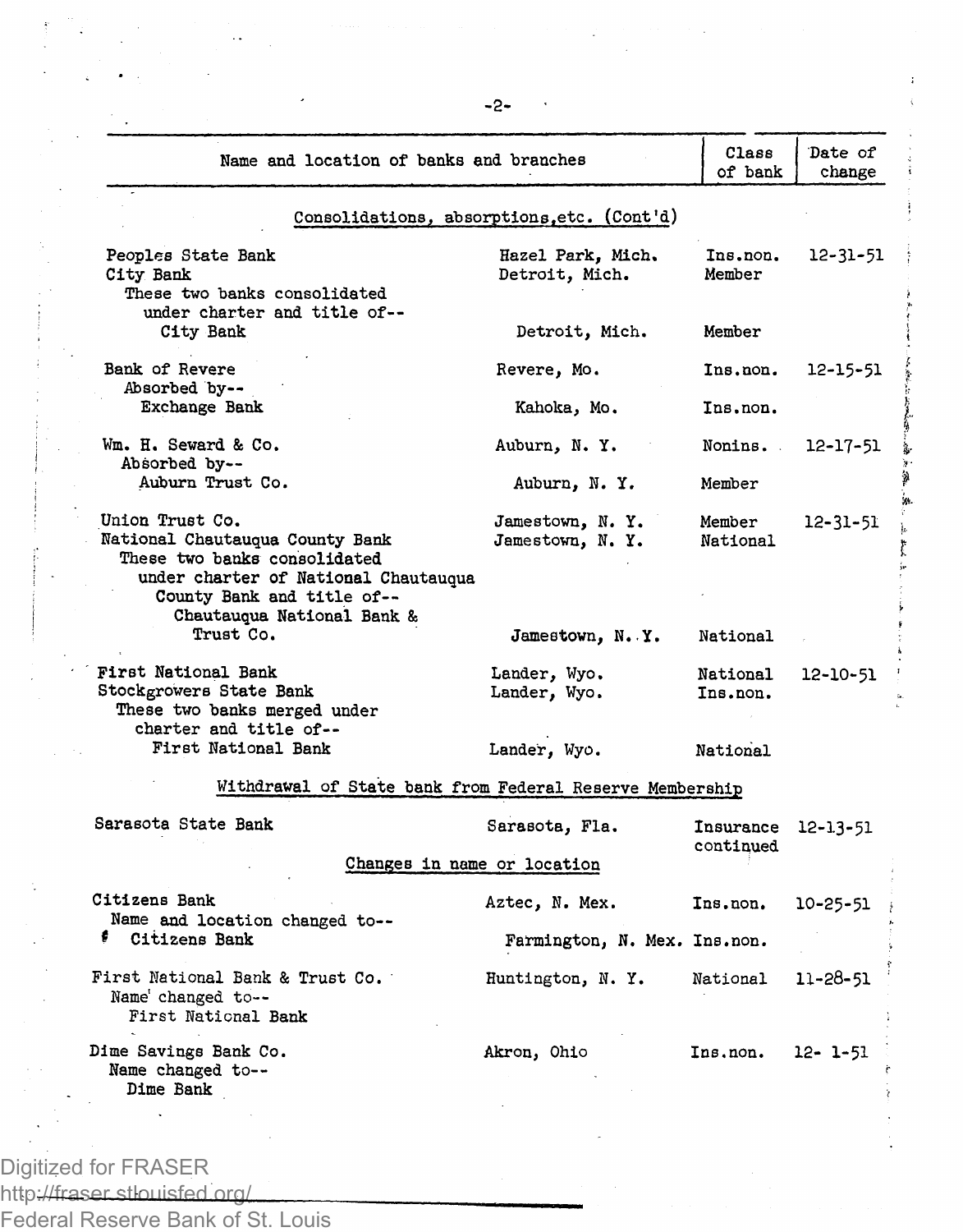|                                                                                          |                                                                                                           | Class    | Date of        |
|------------------------------------------------------------------------------------------|-----------------------------------------------------------------------------------------------------------|----------|----------------|
| Name and location of banks and branches                                                  |                                                                                                           | of bank  | change         |
|                                                                                          | Changes in name or location (Cont'd)                                                                      |          |                |
| Portland Trust & Savings Bank<br>Name changed to--<br>Portland Trust Bank                | Portland, Ore.                                                                                            | Member   | 12- 1-51       |
| State Bank of Milwaukee<br>Name changed to --<br>Bank of Commerce                        | Milwaukee, Wis.                                                                                           | Ins.non. | 12-7-51        |
|                                                                                          | Branches established                                                                                      |          |                |
|                                                                                          | (including branches at military and other Government<br>establishments and banks converted into branches) |          |                |
| Hartford-Connecticut Trust Co.<br>Drive-in Branch<br>(De novo)                           | Hartford, Conn.<br>Gold & Mulberry Streets                                                                | Member   | 12-28-51       |
| Farmers Bank<br>Smyrna Branch<br>(Formerly Fruit Growers<br>National Bank & Trust Co.)   | Dover, Del.<br>Smyrna, Del.                                                                               | Ins.non. | 12-28-51       |
| Continental State Bank<br>Richfield Branch<br>(Formerly First State Bank)                | Boise, Idaho<br>Richfield, Idaho                                                                          | Member   | $12 - 24 - 51$ |
| First Security Bank of Idaho, N.A.<br>Alameda Branch<br>(De novo)                        | Boise, Idaho<br>435 Yellowstone Avenue<br>Alameda, Idaho<br>(P.0. Pocatello)                              | National | 12-15-51       |
| Fort Wayne National Bank<br>South Branch.<br>(De novo)                                   | Fort Wayne, Ind.<br>3811 South Calhoun Street                                                             | National | 12-10-51       |
| Clinton County Bank & Trust Co.<br>Scircleville Branch.<br>(Formerly Farmers State Bank) | Frankfort, Ind.<br>Scircleville, Ind.                                                                     | Ins.non. | $12 - 17 - 51$ |
| Peoples State Bank<br>Lawrence Branch<br>(De novo)                                       | Indianapolis, Ind.<br>Pendleton Pike &<br>38th Street                                                     | Ins.non. | 12-20-51       |

Digitized for FRASER http://fraser.stlouisfed.org/ Federal Reserve Bank of St. Louis

 $\overline{\phantom{a}}$  $\overline{4}$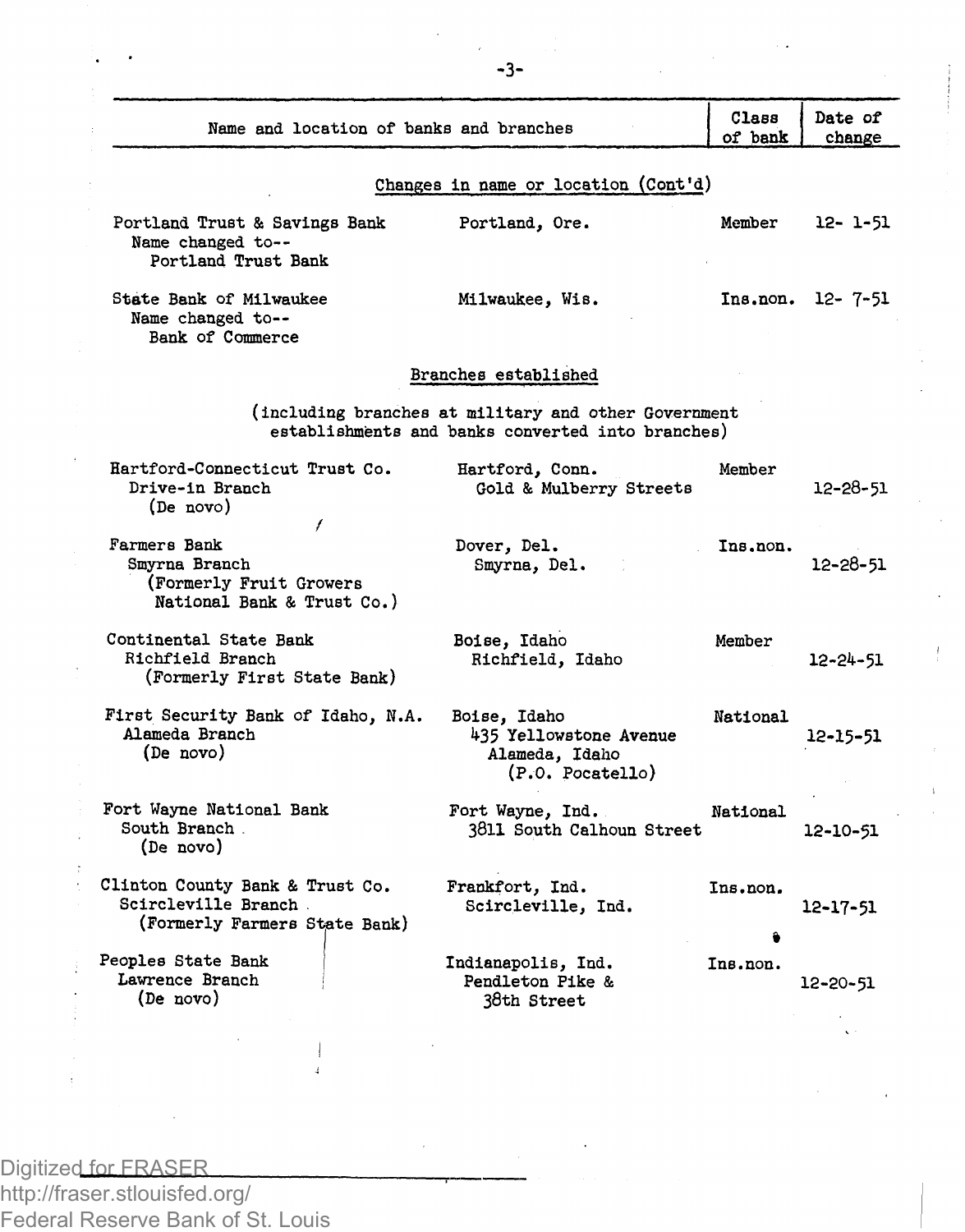| Name and location of banks and branches                                                                   |                                                                                                           | Class<br>of bank | Date of<br>change         |
|-----------------------------------------------------------------------------------------------------------|-----------------------------------------------------------------------------------------------------------|------------------|---------------------------|
|                                                                                                           | Branches established (Cont'd)                                                                             |                  |                           |
|                                                                                                           | (including branches at military and other Government<br>establishments and banks converted into branches) |                  |                           |
| Saco & Biddeford Savings<br>Institution<br>Portland Avenue Branch<br>(De novo)                            | Saco, Maine<br>1 Portland Ave.<br>Old Orchard Beach, Maine                                                | Nonins.          | 11-26-51                  |
| Citizens Bank<br>Langley Park Branch<br>(De novo)                                                         | Takoma Park, Md.<br>1305 University Lane,<br>Hyattsville, Md.                                             | Ins.non.         | $12 - 8 - 51$             |
| Norfolk County Trust Co.<br>Main Street Branch<br>(De novo)                                               | Brookline, Mass.<br>447 Main St.<br>Medfield, Mass.                                                       | Member           | 12-10-51                  |
| Framingham Trust Co.<br>Middlesex Center Branch<br>(De novo)                                              | Framingham, Mass.<br>Shoppers' World                                                                      | Ins.non.         | $10 - 4 - 51$             |
| Gardner Trust Co.<br>Baldwinville Branch<br>(De novo)<br>South Gardner Branch<br>$(De \text{ novo})$      | Gardner, Mass.<br>Elm Street,<br>Baldwinville, Mass.<br>40 East Broadway<br>South Gardner, Mass.          | Ins.non.         | 12- 3-51<br>12-27-51      |
| City Bank<br>Grand River Avenue Branch<br>(De novo)<br>Hazel Park Branch<br>(Formerly Peoples State Bank) | Detroit, Mich.<br>24865 Grand River Ave.<br>Hazel Park, Mich.                                             | Member           | $12 - 3 - 51$<br>12-31-51 |
| Commonwealth Bank<br>Farmer Street Office<br>(De novo)                                                    | Detroit, Mich.<br>1415 Farmer Street                                                                      | Member           | 12- 3-51                  |
| American State Bank<br>South Washington Branch<br>(De novo)                                               | Lansing, Mich.<br>616 S. Washington Ave.                                                                  | Member           | 12-20-51                  |
| Michigan National Bank<br>Drive-in Office<br>(De novo)                                                    | Lansing, Mich.<br>233 South Capitol Ave.                                                                  | National         | 12-10-51                  |

**数据设备:** 

Digitized for FRASER http://fraser.stlou<del>is</del>fed.org/ Federal Reserve Bank of St. Louis **-4-**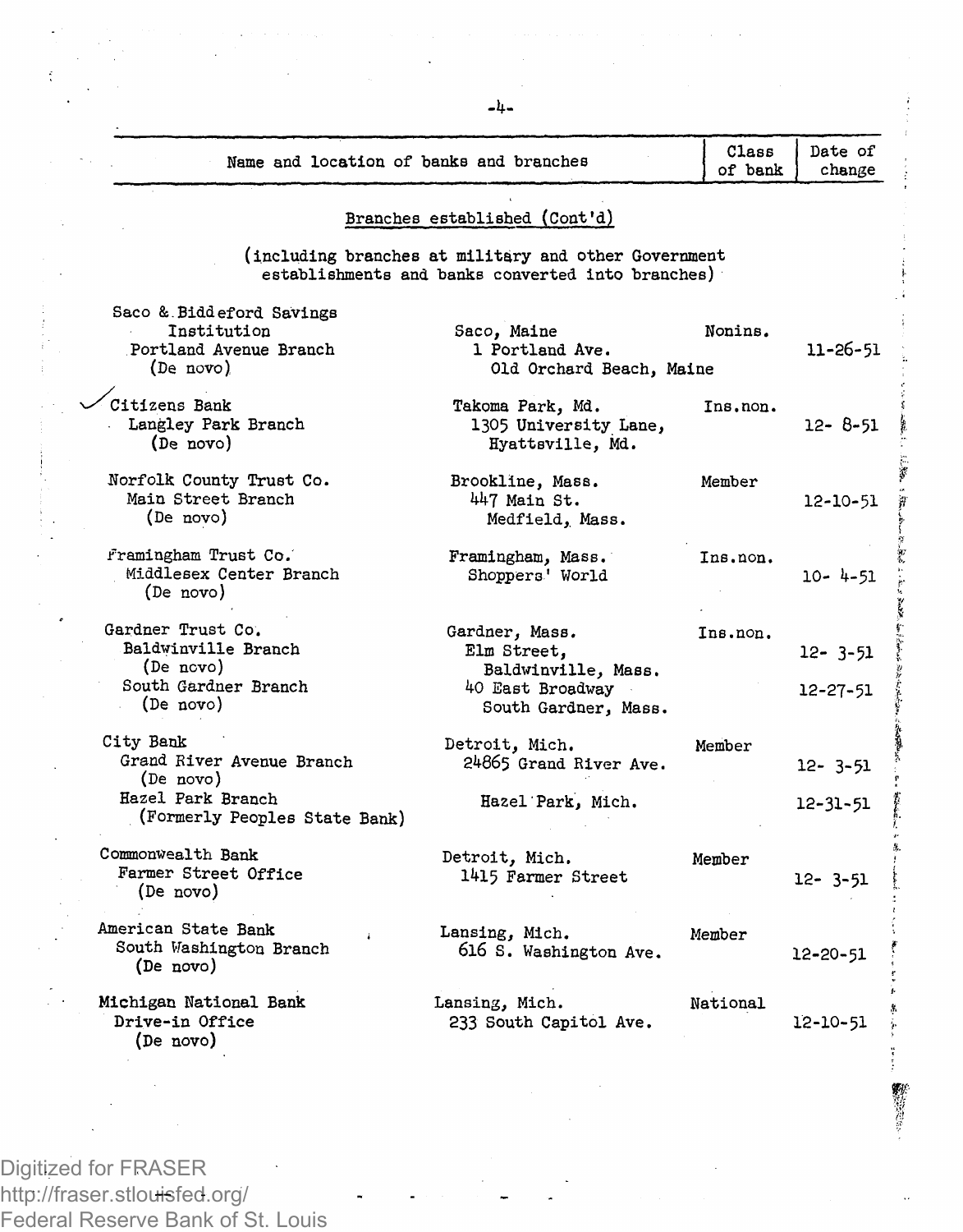| Name and location of banks and branches                                                                                                                                             |                                                                                                                                     | Class<br>of bank | Date of<br>change |
|-------------------------------------------------------------------------------------------------------------------------------------------------------------------------------------|-------------------------------------------------------------------------------------------------------------------------------------|------------------|-------------------|
|                                                                                                                                                                                     | Branches established (Cont'd)                                                                                                       |                  |                   |
| 4                                                                                                                                                                                   | (including branches at military and other Government<br>establishments and banks converted into branches)                           |                  |                   |
| Rankin County Bank<br>Pearl Branch Office<br>(De novo)                                                                                                                              | Brandon, Miss.<br>P.O. Jackson, Miss.<br>(Intersection of Highway 80<br>and Fannin Road outside the<br>corporate limits of Jackson) | Ins.non.         | $12 - 1 - 51$     |
| County Bank & Trust Co.<br>30th Street Office<br>(De novo)                                                                                                                          | Paterson, N. J.<br>598 21st. Avenue                                                                                                 | Ins.non.         | 12-11-51          |
| Citizens Bank<br>Aztec Branch<br>(De novo)                                                                                                                                          | Farmington, N. Mex.<br>Aztec, N. Mex.                                                                                               | Ins.non.         | 10-25-51          |
| Cheutauqua National Bank &<br>Trust Co.                                                                                                                                             | Jamestown, N.Y.                                                                                                                     | National         |                   |
| Union Trust Office<br>(Formerly Union Trust Co.)                                                                                                                                    | 211 Main Street                                                                                                                     |                  | $12 - 31 - 51$    |
| Corn Exchange Bank Trust Co.<br>East 65th Street Branch<br>(De novo)                                                                                                                | New York, N.Y.<br>1242 Second Avenue                                                                                                | Member           | $12 - 17 - 51$    |
| New Rochelle Trust Co.<br>Wykagyl Office<br>(De novo)                                                                                                                               | New Rochelle, N. Y.<br>1300 North Avenue                                                                                            | Ins.non.         | 12-17-51          |
| Hanover Bank<br>Worth Street Office<br>(De novo)                                                                                                                                    | New York, N.Y.<br>214 Church Street                                                                                                 | Member           | 12-10-51          |
| North Side Savings Bank<br>Third Avenue Branch<br>(De novo; formerly head office<br>of North Side Savings Bank,<br>which moved from 3230 Third<br>Avenue to 185 West 231st Street.) | New York, N.Y.<br>3230 Third Ave.                                                                                                   | Ins.non.         | 12- 1-51          |
| First Bank & Trust Co.<br>South Utica Office<br>(De novo)                                                                                                                           | Utica, N.Y.<br>1930 Genesee Street                                                                                                  | Member           | 12-17-51          |

Digitized for FRASER http://fraser.stlouisfed.org/ Federal Reserve Bank of St. Louis

 $\cdot$  $\frac{1}{2}$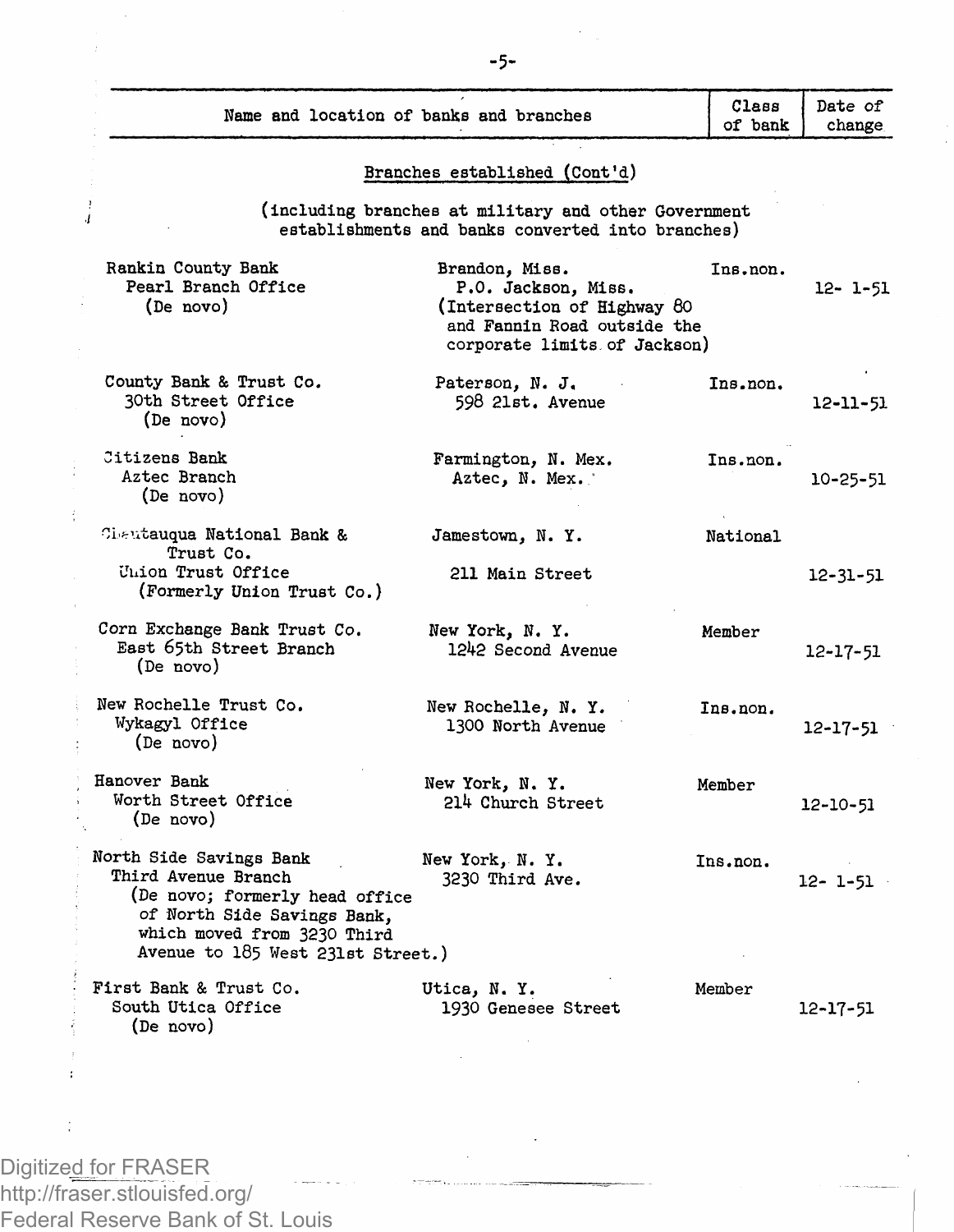| $V$ Guaranty Bank & Trust Co.<br>Meadowbrook Branch<br>(De novo)<br>Canton National Bank<br>Mahoning-Belden Branch<br>(De novo)<br>Central Branch<br>(De novo)<br>First National Bank<br><b>Tort McClellan</b><br>Bank of America, N.T. & S.A.<br>Sierra Ordnance Depot<br>Chautauqua National Bank &<br>Trust Co.<br>Westfield Office | Oglesby-Barnitz Bank & Trust Co.                                                                      | Branches established (Cont'd)<br>(including branches at military and other Government<br>establishments and banks converted into branches)<br>Greenville, N.C.<br>North Greene Street<br>Canton, Ohio<br>1235 Belden Avenue, N.E.<br>Middletown, Ohio<br>1730-38 Central Avenue<br>Banking facilities established at military and other Government<br>establishments through arrangements made by Treasury Department<br>Anniston, Ala.<br>Fort McClellan, Ala.<br>San Francisco, Calif. | Ins.non.<br>National<br>Ins.non.<br>National<br>National | 12-15-51<br>12- 3-51<br>12- 4-51<br>12-10-51 |
|----------------------------------------------------------------------------------------------------------------------------------------------------------------------------------------------------------------------------------------------------------------------------------------------------------------------------------------|-------------------------------------------------------------------------------------------------------|------------------------------------------------------------------------------------------------------------------------------------------------------------------------------------------------------------------------------------------------------------------------------------------------------------------------------------------------------------------------------------------------------------------------------------------------------------------------------------------|----------------------------------------------------------|----------------------------------------------|
|                                                                                                                                                                                                                                                                                                                                        |                                                                                                       |                                                                                                                                                                                                                                                                                                                                                                                                                                                                                          |                                                          |                                              |
|                                                                                                                                                                                                                                                                                                                                        |                                                                                                       |                                                                                                                                                                                                                                                                                                                                                                                                                                                                                          |                                                          |                                              |
|                                                                                                                                                                                                                                                                                                                                        |                                                                                                       |                                                                                                                                                                                                                                                                                                                                                                                                                                                                                          |                                                          |                                              |
|                                                                                                                                                                                                                                                                                                                                        |                                                                                                       |                                                                                                                                                                                                                                                                                                                                                                                                                                                                                          |                                                          |                                              |
|                                                                                                                                                                                                                                                                                                                                        |                                                                                                       |                                                                                                                                                                                                                                                                                                                                                                                                                                                                                          |                                                          |                                              |
|                                                                                                                                                                                                                                                                                                                                        |                                                                                                       |                                                                                                                                                                                                                                                                                                                                                                                                                                                                                          |                                                          |                                              |
|                                                                                                                                                                                                                                                                                                                                        |                                                                                                       |                                                                                                                                                                                                                                                                                                                                                                                                                                                                                          |                                                          |                                              |
|                                                                                                                                                                                                                                                                                                                                        |                                                                                                       | Herlong, Calif.                                                                                                                                                                                                                                                                                                                                                                                                                                                                          |                                                          | 12- 6-51                                     |
|                                                                                                                                                                                                                                                                                                                                        |                                                                                                       | Branch acquired by absorption or purchase                                                                                                                                                                                                                                                                                                                                                                                                                                                |                                                          |                                              |
|                                                                                                                                                                                                                                                                                                                                        | (Formerly branch of Union<br>Trust Co., Jamestown, N.Y.,<br>which consolidated with National          | Jamestown, N.Y.<br>24-26 East Main Street,<br>Westfield, N.Y.                                                                                                                                                                                                                                                                                                                                                                                                                            | National                                                 | $12 - 31 - 51$                               |
|                                                                                                                                                                                                                                                                                                                                        | Chautauqua County Bank, Jamestown,<br>N. Y. under new title, Chautauqua<br>National Bank & Trust Co.) |                                                                                                                                                                                                                                                                                                                                                                                                                                                                                          |                                                          |                                              |
|                                                                                                                                                                                                                                                                                                                                        |                                                                                                       | Branches discontinued                                                                                                                                                                                                                                                                                                                                                                                                                                                                    |                                                          |                                              |
| Citizens National Trust &<br>Savings Bank<br>Hollywood-Bronson Branch<br>Plaza Branch                                                                                                                                                                                                                                                  |                                                                                                       | Los Angeles, Calif.<br>5882 Hollywood Blvd.<br>110 Sunset Blvd.                                                                                                                                                                                                                                                                                                                                                                                                                          | National                                                 | $12 - 17 - 51$<br>12-10-51                   |
|                                                                                                                                                                                                                                                                                                                                        |                                                                                                       |                                                                                                                                                                                                                                                                                                                                                                                                                                                                                          |                                                          |                                              |
|                                                                                                                                                                                                                                                                                                                                        |                                                                                                       |                                                                                                                                                                                                                                                                                                                                                                                                                                                                                          |                                                          |                                              |

**-6-**

http://fraser.stlouisfed.or<del>g/</del>

Federal Reserve Bank of St. Louis

 $\mathcal{I}_\mu$ 

45.